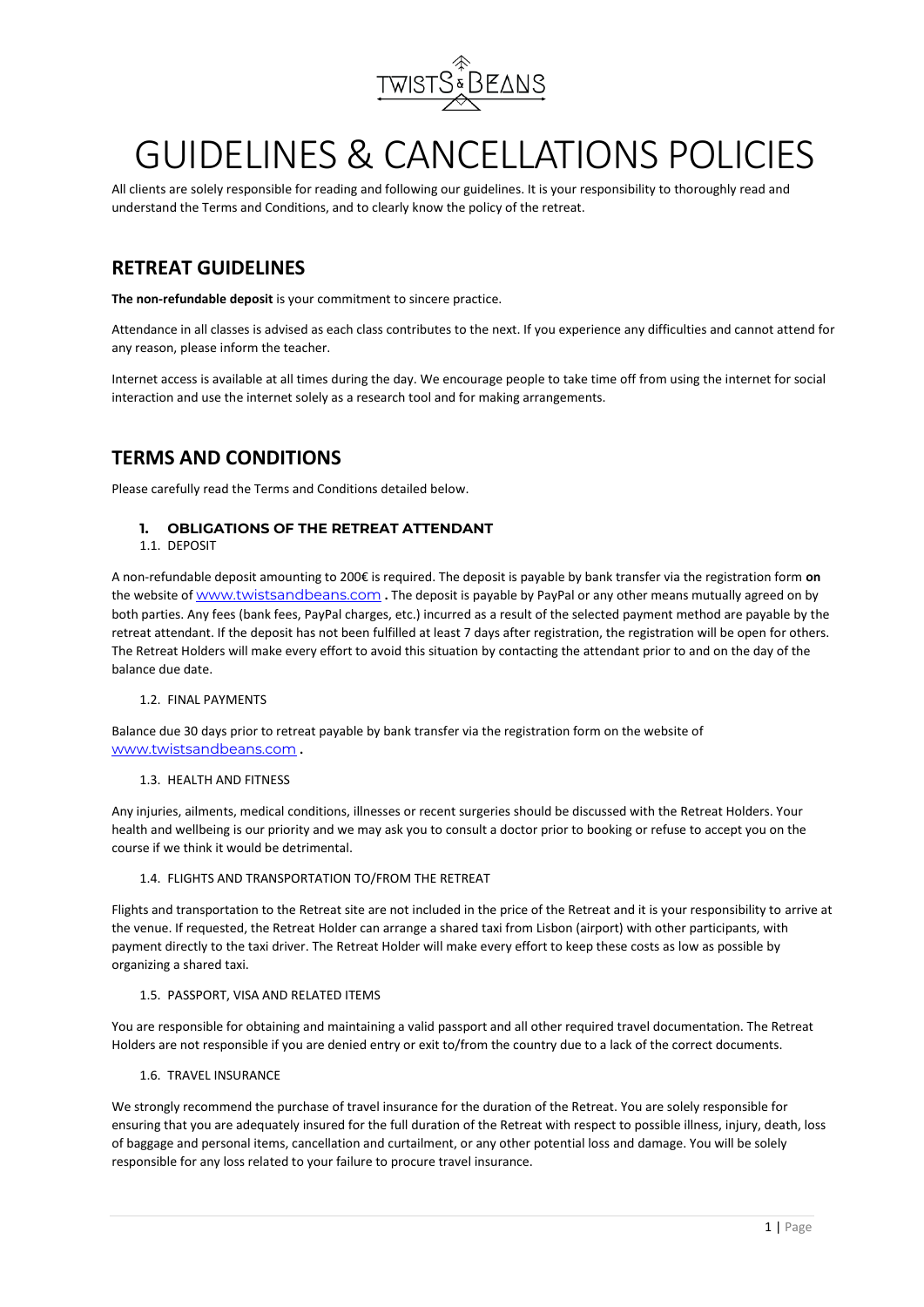

## **2. OBLIGATIONS OF THE RETREAT HOLDERS**

- 2.1. INCLUSIONS. The Retreat includes the following services, all of which are included in your total Retreat price:
- 4 nights accommodation
- 4 morning yoga sessions
- 4 evening yoga sessions
- Meditations and pranayama sessions
- 2 Raw Chocolate workshops
- 1 Raw Vegan Gourmet dinner workshop
- Walking Tour along the World Surf Reserve Coast Line (3 hours)
- 1 to 1 Yoga session
- Water, tea and fresh fruit all day
- 4 Vegan breakfasts**, 4** dinners**,** 1 vegan lunch
- Use of yoga mats
- Use of Myofascial Massage balls
- 2.2. EXCLUSIONS. The Retreat does not include:
- Transportation
- Airport transfers
- Personal beverages
- Alcoholic beverages
- **Souvenirs**
- Insurances (travel, cancellation,...)
- Optional activities

## **3. ALLERGEN ENVIRONMENT**

Food Allergies and Allergies Notification, Acknowledgement, and Release of Liability

An environment free of allergens, including but not limited to food allergens, CANNOT be guaranteed on the Retreat. Therefore, the released parties cannot guarantee that any particular food product is free of all **traces** of any particular allergen, that consumption of a food product will not result in some form of allergic reaction, or that the participant will not come into contact with any allergens while in attendance on the Retreat. The undersigned acknowledges and agrees that i) she/he is aware of such risks and that participation in the event will expose the participant to food, activities and persons that may result in exposure to allergens and injury and, in that regard and assuming such risks, the undersigned hereby fully releases and discharges the Released Parties from any and all liability and/or responsibility to the participant, the undersigned, or any third party for death and/or injuries to the participant, and/or any direct, indirect, punitive, incidental, or any damages that arise out of or relate to participant's participation in the Retreat and/or exposure to food allergens. Although the Retreat Holders will do everything it can to adapt the diet to the needs of the participant.

## **4. RETREAT CANCELLATION POLICY**

4.1. By the Retreat Holders.

We reserve the right to cancel the Retreat prior to departure in the event insufficient guests are confirmed for the Retreat. In such an event, you will be entitled to a full refund of all amounts paid (including deposit) but in no event will we be responsible for any other amount, including preparation costs, airfares, transportation costs, travel documents, or any other losses or claimed damages. We highly recommend not to buy your ticket until there are 6 people registered and confirmed with deposit for the retreat. We will keep you informed with a maximum term of 3 months prior to the Retreat. The retreat runs with a minimum of 6 persons and a max. of 14.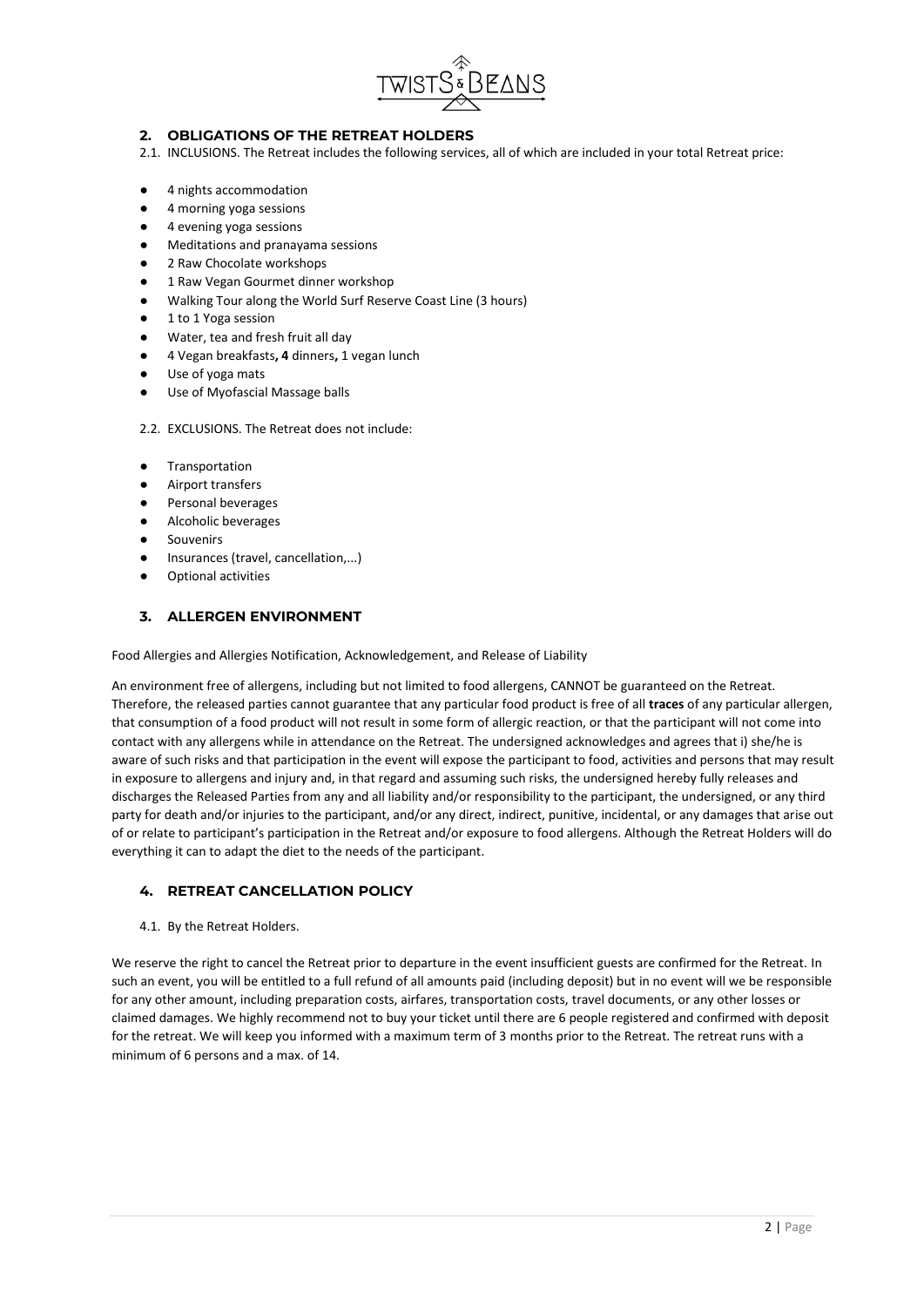

#### 4.2. By the Participant.

We regret that any cancellations within 30 days or less are subject to a cancellation fee in the amount of 100% of the retreat cost. If you cancel your participation in the Retreat for any reason, you will not be entitled to any refunds. The amounts paid, however, can be transferred to another person at no extra cost, at any time prior to the commencement of the Retreat. In that case, the person who cancelled is responsible to find another person. There will be no refunds for any classes, meals, or any other inclusions or portions of the Retreat missed by the retreat attendant, unless otherwise agreed with the Retreat Holders prior to booking.

The deposit of 200€ is required for registration. The deposit is non-refundable.

Remaining Balance:

- Remaining balance is due 30 days before the retreat start date. 3/4 of later payments may be refunded if you cancel more than 30 days prior to the first day of the retreat. No refund under 30 days prior to trip.
- If you cancel 0-29 days before the retreat start date, the remaining balance is not refundable

#### **5. FORCE MAJEURE**

If we are prevented (directly or indirectly) from performing any of our obligations under this agreement by reason of act of God, strike, trade dispute, fire, breakdown, interruption of transport, government or political action, acts of war or terrorism, acts or omissions of a third party, or for any other cause whatsoever outside of our reasonable control, we will be under no liability whatsoever to you.

#### **6. ASSUMPTION OF RISK.**

While we are dedicated to ensuring the safety of all guests, all individuals participating in the Retreat must assume the risk inherent in travel and yoga practice.

## **7. RELEASE AND WAIVER OF LIABILITY.**

By reserving your place on the Retreat you agree, to the maximum extent permitted by law, to release, waive, discharge, hold harmless and indemnify the Retreat Holders from any and all claims, damages, actions or losses for bodily injury, property damage, wrongful death, loss of services, lost profits, lost earnings, consequential, exemplary, direct, indirect or punitive damages or otherwise which may arise out of or occur during your travel and/or stay in connection with the trip, the Retreat, or any activities conducted in conjunction therewith, unless caused by the gross negligence or willful misconduct of the Retreat Holders; and regardless of the situation or circumstances giving rise to the claim, you hereby permanently waive any claims you have or may at any time have, against the Retreat Holders.

You are medically, physically, emotionally and in all respects fit and able to participate in the Retreat. You agree you will be fully and financially responsible for your own physical condition and well-being during the retreat and will follow the safety precautions and instructions prescribed by the Retreat Holders.

You acknowledge that the Retreat Holders may make suggestions from time to time that are intended to help you and your well-being. However you take ultimate responsibility for your choices and realize that the Retreat Holders are not licensed medical providers and that you must consult a doctor if needed.

If you experience pain or discomfort during the Retreat, you will modify the teacher's instruction to suit your individual needs. You will not hold the teacher/Retreat Holders responsible for any pain or discomfort you experience during or after the retreat. You understand that the activities offered on this Retreat are not a substitute for medical care. You understand that the Retreat Holders are not qualified to perform spinal or skeletal adjustments, diagnose, prescribe, or treat physical or mental illness.

For the benefit of everyone on the Retreat, the Retreat Holders reserve the right to accept or reject any participant at any time without liability, and in the event it determines, in its sole and exclusive discretion, that a participant is disruptive to the harmony of the retreat, it may without any obligation to pay a refund or any other amount whatsoever, expel such participant from the retreat. The Retreat Holders will carry no responsibility or liability for any participant who leaves the retreat prior to its conclusion.